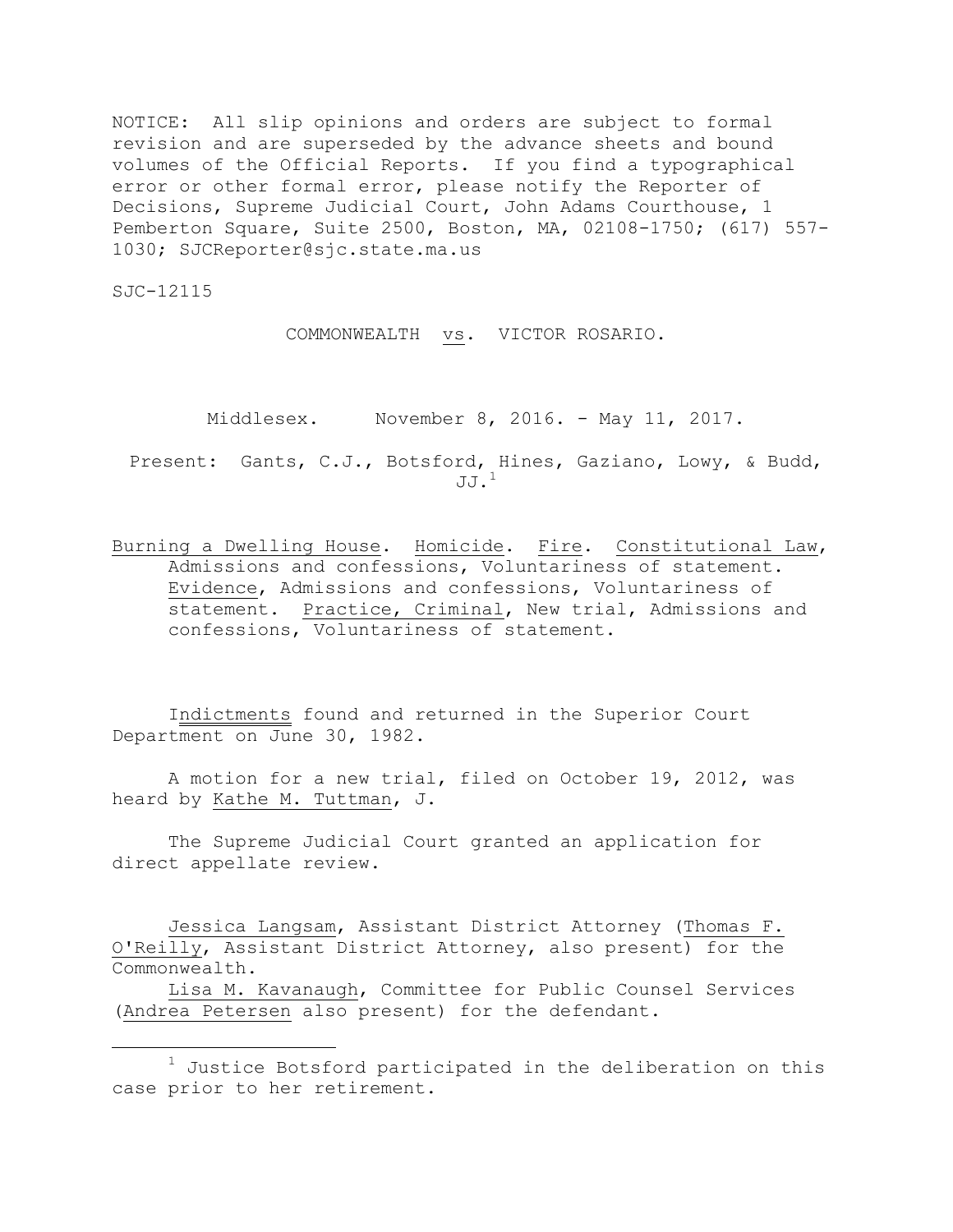M. Chris Fabricant, Karen Newirth, James C. Dugan, Vincent P. Iannece, Lara S. Kasten, & Kathryn J. Ranieri, of New York, Stephanie Roberts Hartung, & Sharon L. Beckman, for New England Innocence Project and others, amici curiae, submitted a brief.

BUDD, J. The defendant, Victor Rosario, was convicted in 1983 of one count of arson in a dwelling house and eight counts of murder in the second degree; all the charges stem from a fire that occurred in 1982. In 2012, the defendant filed the motion for a new trial at issue here, arguing principally that newly discovered evidence regarding fire science and the conditions under which he confessed to the crime warranted a new trial. Following an evidentiary hearing, a Superior Court judge who was not the trial judge allowed the motion, ruling that the defendant had presented newly discovered evidence, which cast real doubt on the justice of his convictions. The Commonwealth appealed. We allowed the defendant's application for direct appellate review, and we affirm the order allowing the defendant's motion for a new trial, but on different grounds. $^2$ 

Background. 1. Evidence presented at trial. We summarize relevant evidence introduced at trial. The fire started on the first floor of a multi-unit apartment building in Lowell, and was accompanied by the sound of breaking glass. The first

 $2$  We acknowledge the amicus brief of the New England Innocence Project, the Innocence Project, Inc., and the Boston College Innocence Program.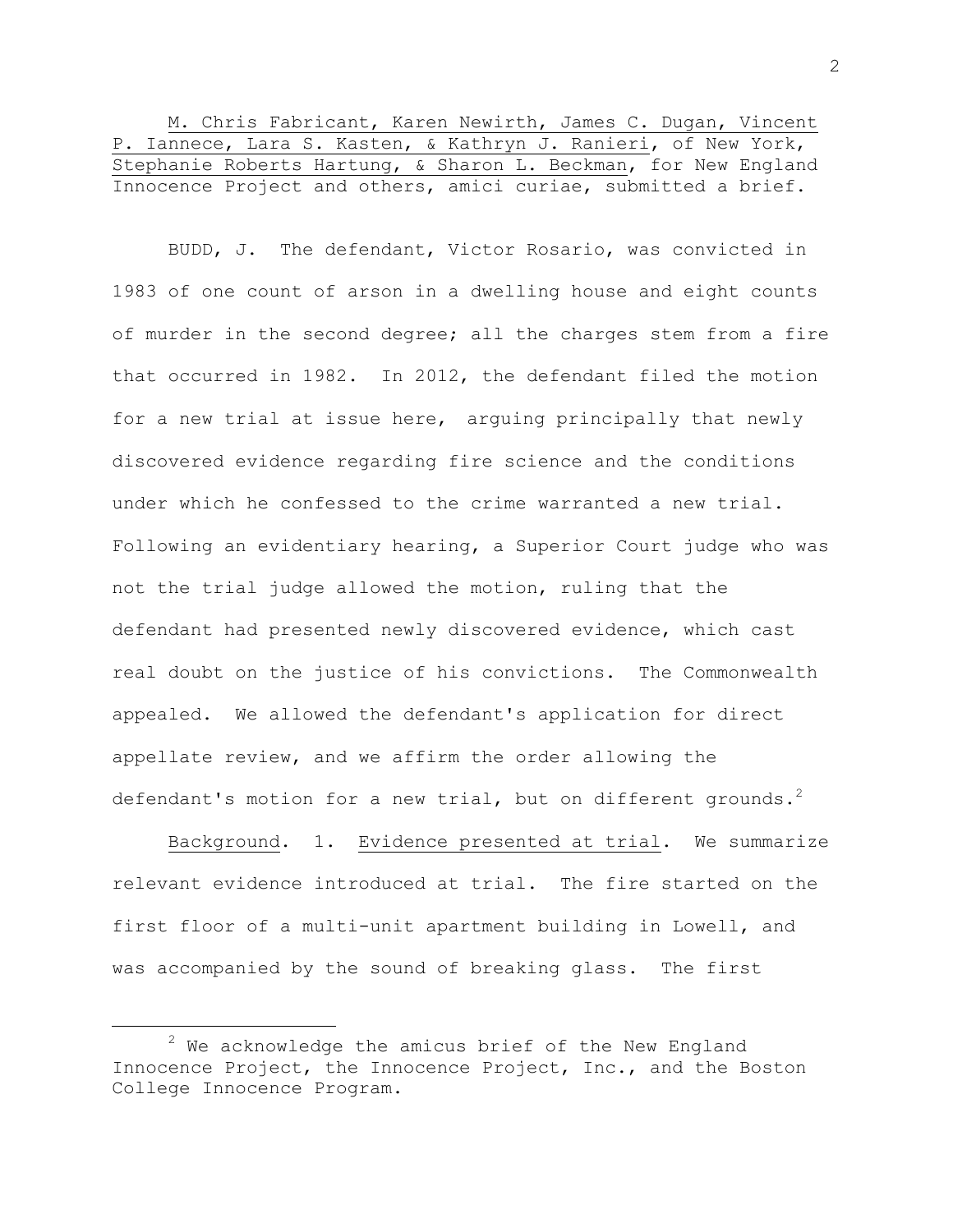telephone call to 911 was placed shortly after 1  $\mathbf{A} \cdot \mathbf{M}$ . on March 5, 1982. Police officers arrived, minutes later, to find the building "fully engulfed in flames." It took firefighters approximately one hour to get the fire under control. They recovered eight bodies from the building, all victims of the fire.

Because of the rapid escalation of the fire and the associated deaths, the arson unit was called to the scene. Investigators found that the heaviest burning and charring was concentrated in the front, right, and left sides of the exterior and first-floor interior of the building. Based on the burn patterns in the front hallway, living room, and kitchen, investigators believed that the fire had been concentrated along the floor and baseboards. Although no wicks or flammable liquids were detected in the apartment, the investigators believed that the burn marks were consistent with flammable liquids with points of origin being the front hall and kitchen. Thus, they concluded that the fire was not accidental and could have been started by multiple incendiary devices, such as "Molotov cocktails."<sup>3</sup>

L,

 $3$  A "Molotov cocktail" is a breakable container with a wick filled with a flammable liquid. It is used by lighting the wick and throwing the container against a hard surface so that it breaks, igniting the fluid inside the bottle, and starting a fire.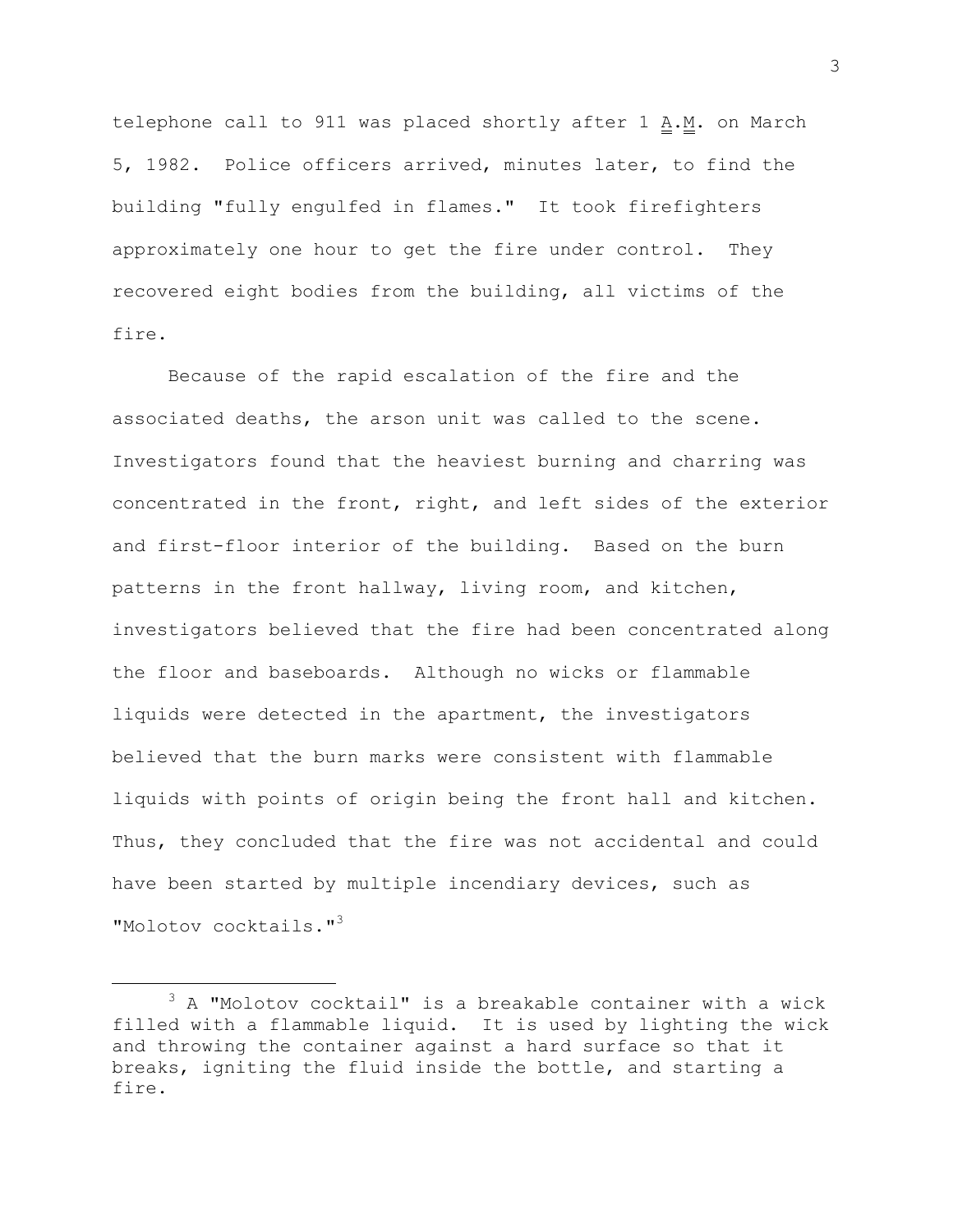There were several witnesses to the fire. One witness had seen three men standing in front of the building minutes before the fire; he said that he heard the sound of breaking glass and then saw a man with his arm raised. $4\,$  A woman who lived across the street stated that the defendant used drugs at her apartment that night and that she saw him breaking windows after she learned of the fire. Red Cross workers treated the defendant for a cut on his hand at the scene and sent him to the hospital.

This evidence led investigators to the defendant, who was interrogated by Lowell police officers at the fire department headquarters during the night of March 6 and into March 7. The defendant, whose first language was Spanish, was provided with a civilian interpreter. <sup>5</sup> Although the defendant appeared calm and responsive when he arrived at approximately 11  $\underline{P.M.}$ , soon after

L,

<sup>5</sup> The interpreter, who was an active leader in the Lowell Hispanic community at the time, had previously assisted the Lowell police as an interpreter in at least one other interrogation in relation to another suspicious fire that had occurred in the same building. Some months after the interrogation, before the defendant's trial in early 1983, the interpreter became a deputy sheriff for Middlesex County at the Billerica house of correction.

<sup>4</sup> When this witness was asked to make an identification at the police station, he described one of the men as Puerto Rican and approximately five feet, five or six inches tall with a thin mustache, but he did not pick the defendant out of a photographic array. After the defendant's photograph appeared in the newspaper the witness told police that he recognized the defendant as one of the three men who had been on the street before the fire.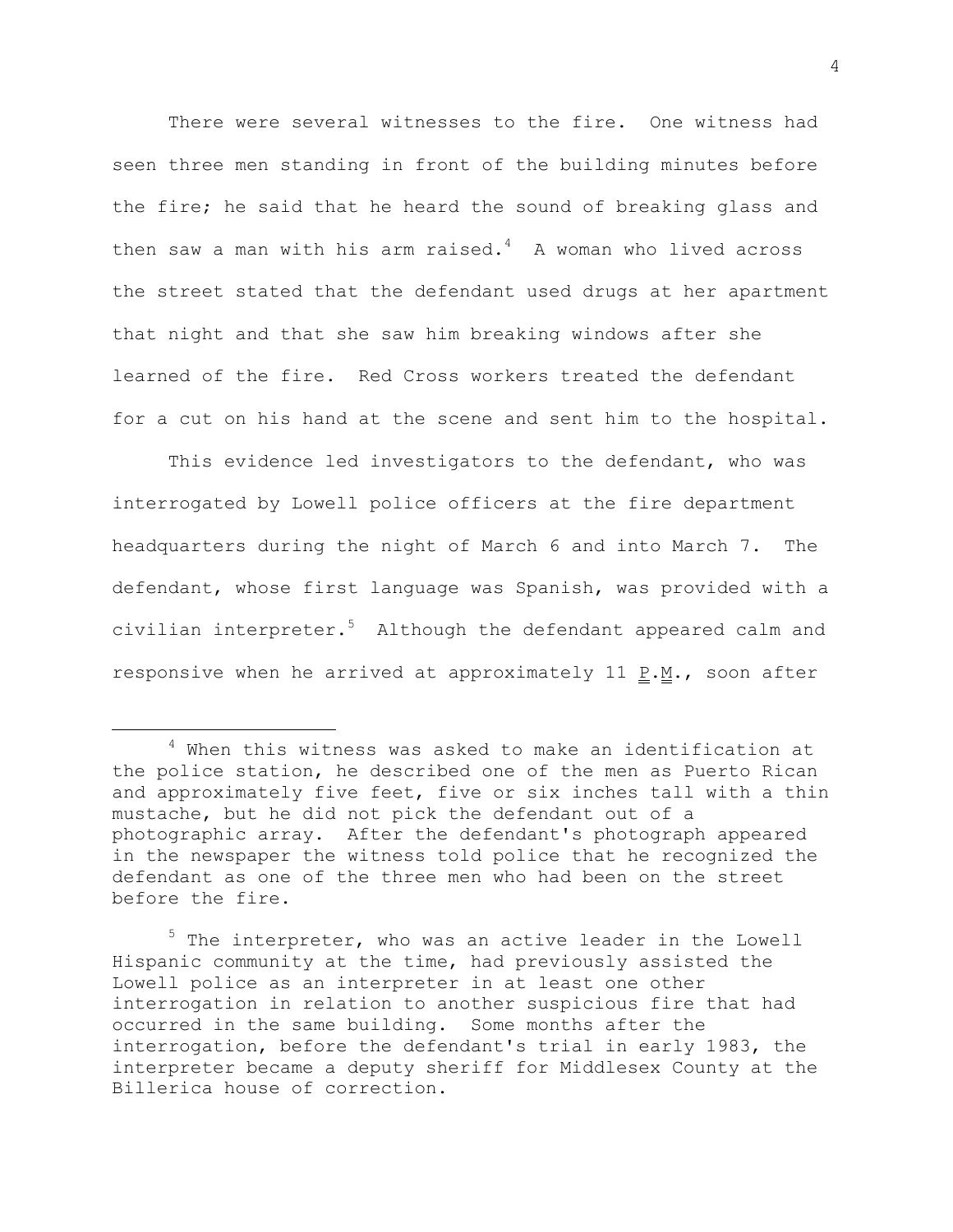that he indicated that he was beginning to hear voices, and his mental state deteriorated over the course of the night. A few hours into the interrogation, after the defendant had made two statements about the fire, one of the officers told the defendant that they had "certain information" and wanted "to know if he was part of it." The defendant broke down, sobbing and praying on the floor. The breakdown lasted ten to twenty minutes, but the defendant later appeared to recover.

The questioning resulted in three statements prepared by the police interrogators and signed by the defendant. In the first, signed at approximately  $12:15$   $\underline{A.M.}$ , the defendant admitted to being at the scene of the fire and stated he broke a window to help rescue children from the building. Hours later, he signed a second statement, admitting to being at the scene as a "look out" for two other men, one of whom threw a Molotov cocktail through a window in the building. Finally, toward the end of the questioning, the defendant signed a final statement indicating that he and the other two men threw Molotov cocktails into the building, starting the fire. The statement also said that before they had left for a bar that evening, he watched the two other men make three Molotov cocktails in the basement of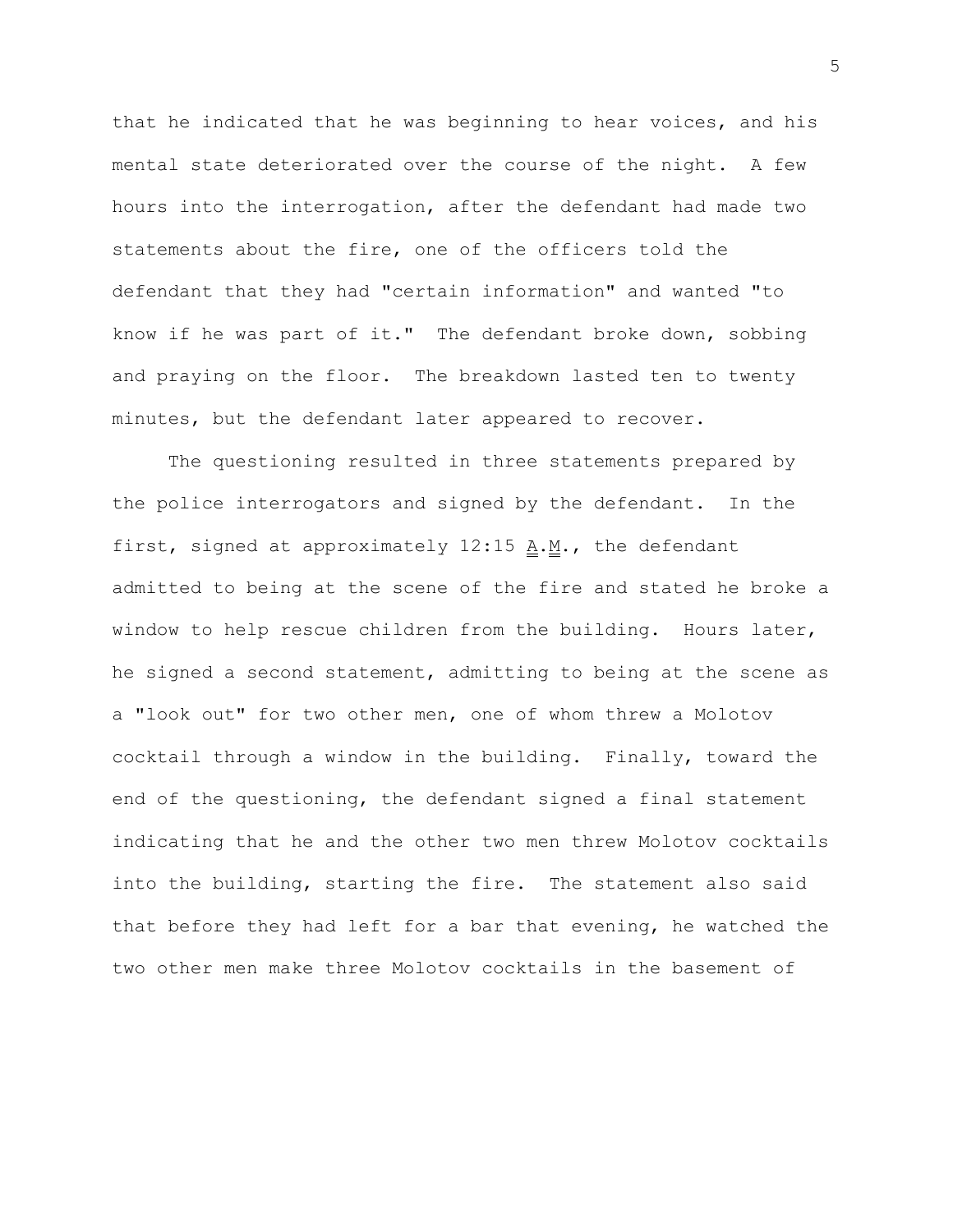his house;<sup>6</sup> they planned to start the fire because one of the men "wanted to get [one of the victims] over drugs." At approximately 6:30 A.M., the defendant was arrested after signing the final statement.

Following his booking, the defendant descended into total incoherence. He repeatedly said that he was "the son of God," believed that the back of his head had been cut off, and did not recognize his girl friend when she came to visit him. He eventually was transferred to the house of correction in Billerica for a psychiatric examination. State psychiatrists there and at Bridgewater State Hospital (hospital) diagnosed the defendant as psychotic. He was treated at the hospital and eventually recovered. His symptoms never recurred, and the defendant was deemed competent to stand trial.

The defense theory of the case at trial was that the defendant was at the scene of the fire because he and his friends were walking home from a bar and stopped by a house close to the fire to purchase drugs. The defendant, who testified, told the jury that he hurt his hand when he broke a window in his attempt to rescue children from the flames. Both

 $6$  When the police searched the common basement of the defendant's apartment building, they found a gasoline can and a paint can with a beer bottle and other trash inside. At an apartment belonging to one of the other men, the police found a can of "Red Devil" paint remover, which had been purchased days before the fire.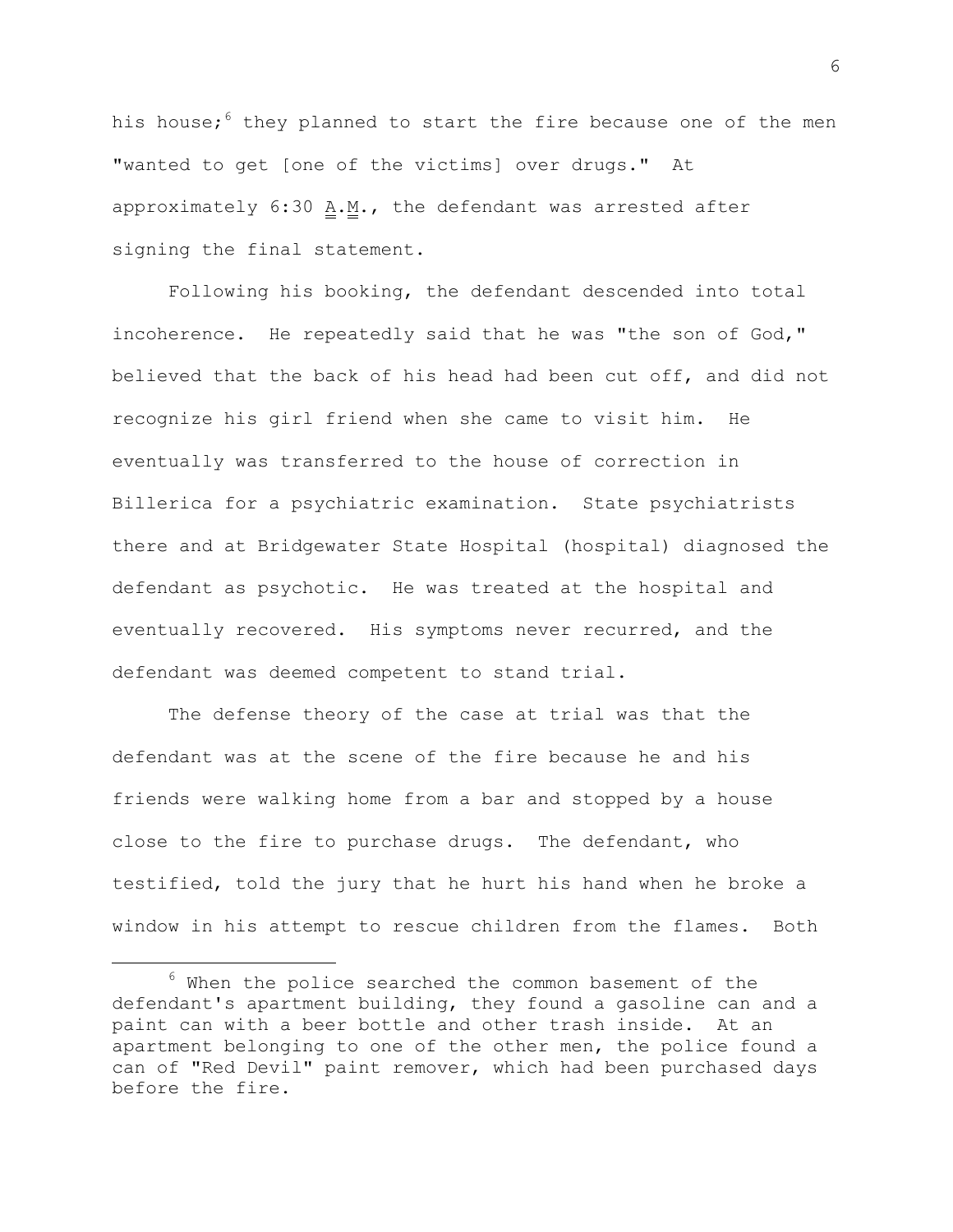in a motion to suppress and at trial, the defense relied on the diagnosis of psychosis to argue that the defendant's statements during the interrogation were involuntary. The defendant testified that he did not remember making any of the statements attributed to him and that he had never heard of a Molotov cocktail before the interrogation. As the voluntariness of his confession was at issue throughout the trial, the trial judge instructed the jury on the humane practice rule.<sup>7</sup> During their deliberations, the jury requested, but were not provided, transcripts of the doctors' testimony, and the doctors' reports were not admitted into evidence. The jury convicted the defendant of arson and eight counts of murder in the second degree.

2. The motion for new trial. In 2012, the defendant filed his motion for a new trial, citing newly discovered evidence. The motion judge conducted an evidentiary hearing over the

 $7$  The humane practice rule requires that the Commonwealth prove beyond a reasonable doubt that the statement was voluntary before the jury may consider it. See Commonwealth v. Tavares, 385 Mass. 140, 152, cert. denied, 457 U.S. 1137 (1982). If the voluntariness of the statement is contested, the judge must also find that it was proved beyond a reasonable doubt that the statement was voluntary. Id. The judge instructed the jury to examine the defendant's statements made during the interrogation in order to determine whether they were "the product of coercion, threats, physical or psychological intimidation, which had the result of overriding or overbearing the free will of the defendant."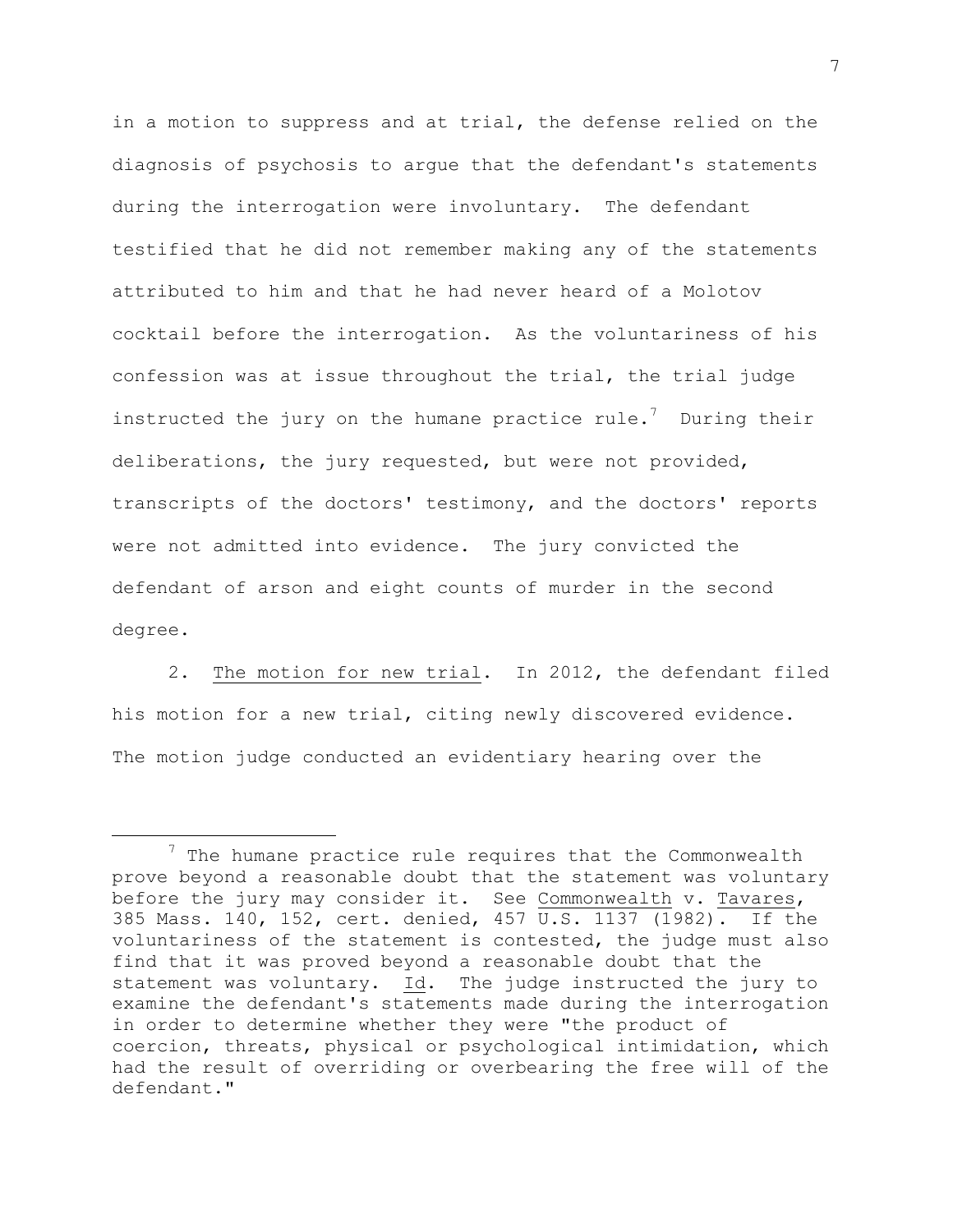course of six days in 2014. She credited the following evidence introduced at the hearing.

a. The interrogation. According to the affidavit of the interpreter who had assisted the police at the time the defendant was interrogated in 1982,  $\delta$  despite the written statements, the defendant had actually neither stated that he acted as a lookout, nor that he threw a Molotov cocktail into the building. Instead, the officers themselves suggested these details during the interrogation and then included them in the written statements that the defendant signed. Although the first and second statements were interpreted from English into Spanish before the defendant signed them, the third statement, the only one in which he admitted to throwing a Molotov cocktail into the house, was not. The interpreter also indicated that the defendant had been incoherent at the time he signed the second and third statements, and that even before his breakdown, the defendant had referred constantly to being possessed by the devil and to being the son of God. He also told the interpreter

<sup>&</sup>lt;sup>8</sup> By 2014, the interpreter had moved to Puerto Rico. Although he initially agreed to travel to Massachusetts to testify at the evidentiary hearing, he later refused to appear voluntarily. Insofar as relevant here, as the interpreter could not be compelled to appear, the motion judge allowed defense counsel to introduce into evidence a redacted version of the interpreter's affidavit, signed in 2009, for the purposes of this most recent new trial motion.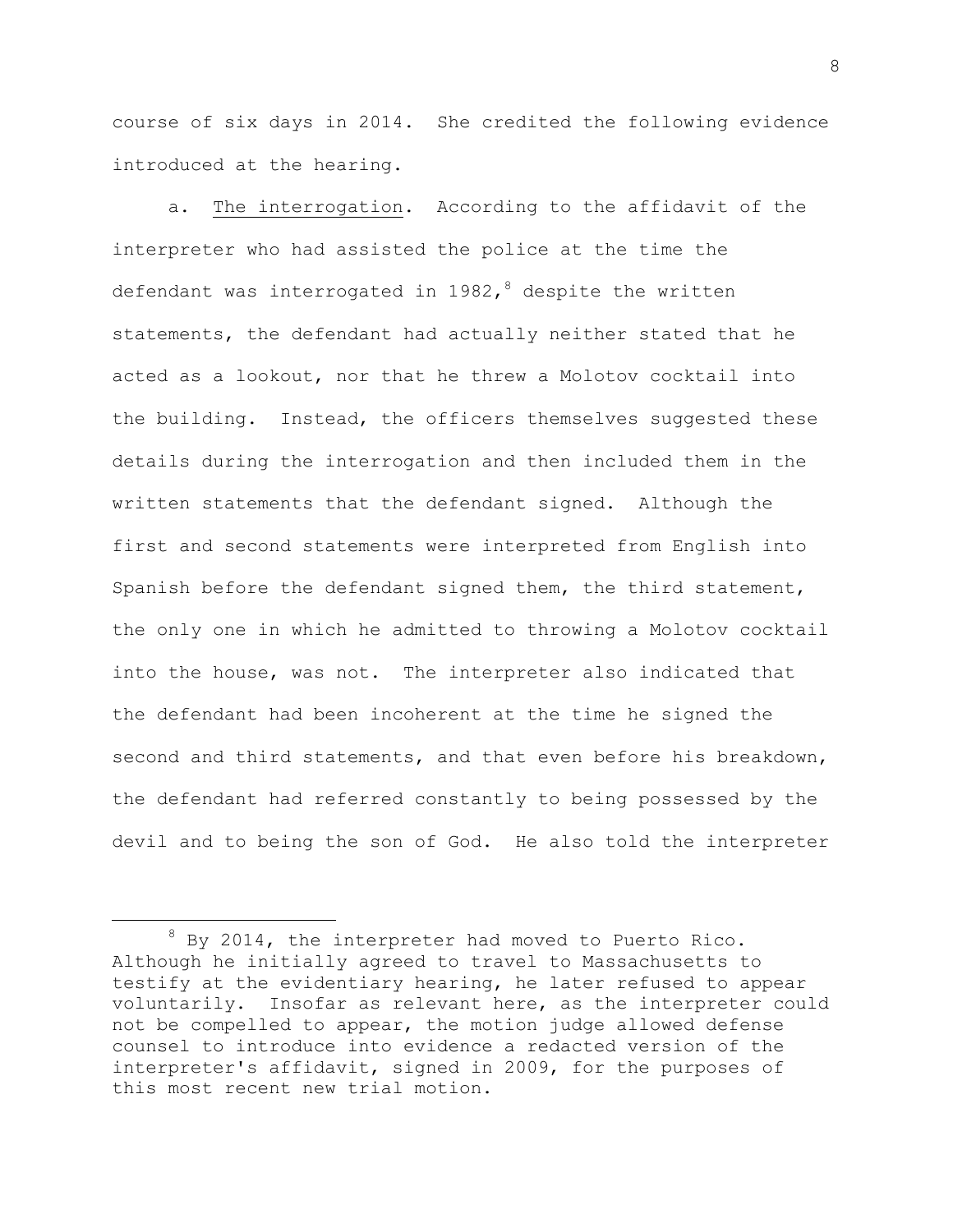that he had injected heroin before coming to the station for the interrogation.

The defendant's two psychiatric experts at the new trial motion hearing testified that rather than psychosis, the defendant suffered from delirium tremens (DTs) at the time of his confession. DTs, also known as alcohol withdrawal delirium, begins when a person who drinks a significant amount of alcohol abruptly reduces his alcohol intake. It is a neurologic, neurocognitive disorder that disrupts neurotransmitters in the brain. The condition is marked by derangement of mental processes resulting in disorientation, confusion, behavioral disturbances and hallucinations. It leaves one highly suggestible, unable to process information reliably, and unable to make rational decisions.

The symptoms of the condition worsen over the course of five days. Within twelve hours, the person may be confused or agitated but knows where he is and who he is. By the second day of withdrawal, the person may experience auditory hallucinations, as well as a sense of persecution. The most characteristic symptoms of DTs develop on the third day, when the person may experience visual, tactile, olfactory, and auditory hallucinations. From the third day onward, the person becomes extremely disoriented and agitated, and other functions of the nervous system start to break down. The hallucinations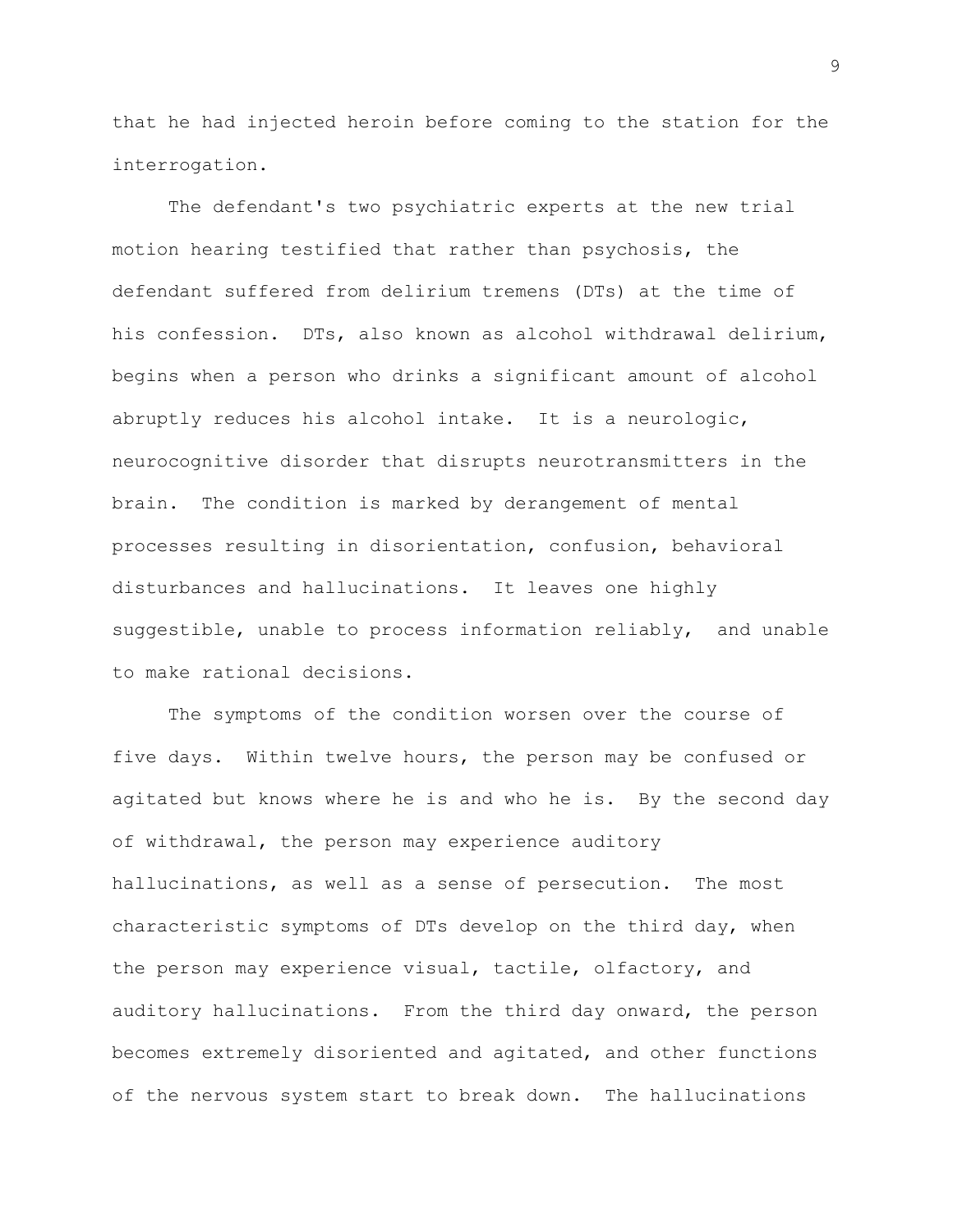peak at day three or day four. DTs is an acute syndrome and subsides as the person recovers from alcohol withdrawal, typically beginning at around days five, six, and seven.

The defense introduced evidence that the defendant was particularly prone to DTs due to a prior serious head injury and a history of heavy drug and alcohol abuse: he drank approximately a case of beer a day and hard liquor, often beginning at about  $9:00$  A.M. He had been drinking more heavily than usual in the days prior to the fire, but following the fire, he dramatically reduced his intake. His girl friend's son and others saw him behaving in extreme, unusual ways they had never seen before. As a result, the defense experts opined that as the defendant arrived at the police station for the interview, forty-six hours after the fire, he was finishing day two of his withdrawal and entering day three, and he began to experience full-blown symptoms of DTs. He was very suggestible at this time and could not make rational decisions or process information reliably.

The defense experts also testified to their opinions concerning why the previous psychiatrists had diagnosed the defendant incorrectly. They hypothesized that because the previous psychiatrists did not examine him when his symptoms were most aligned with delirium, by the time the defendant was diagnosed, eight or more days after the fire, his alcohol

10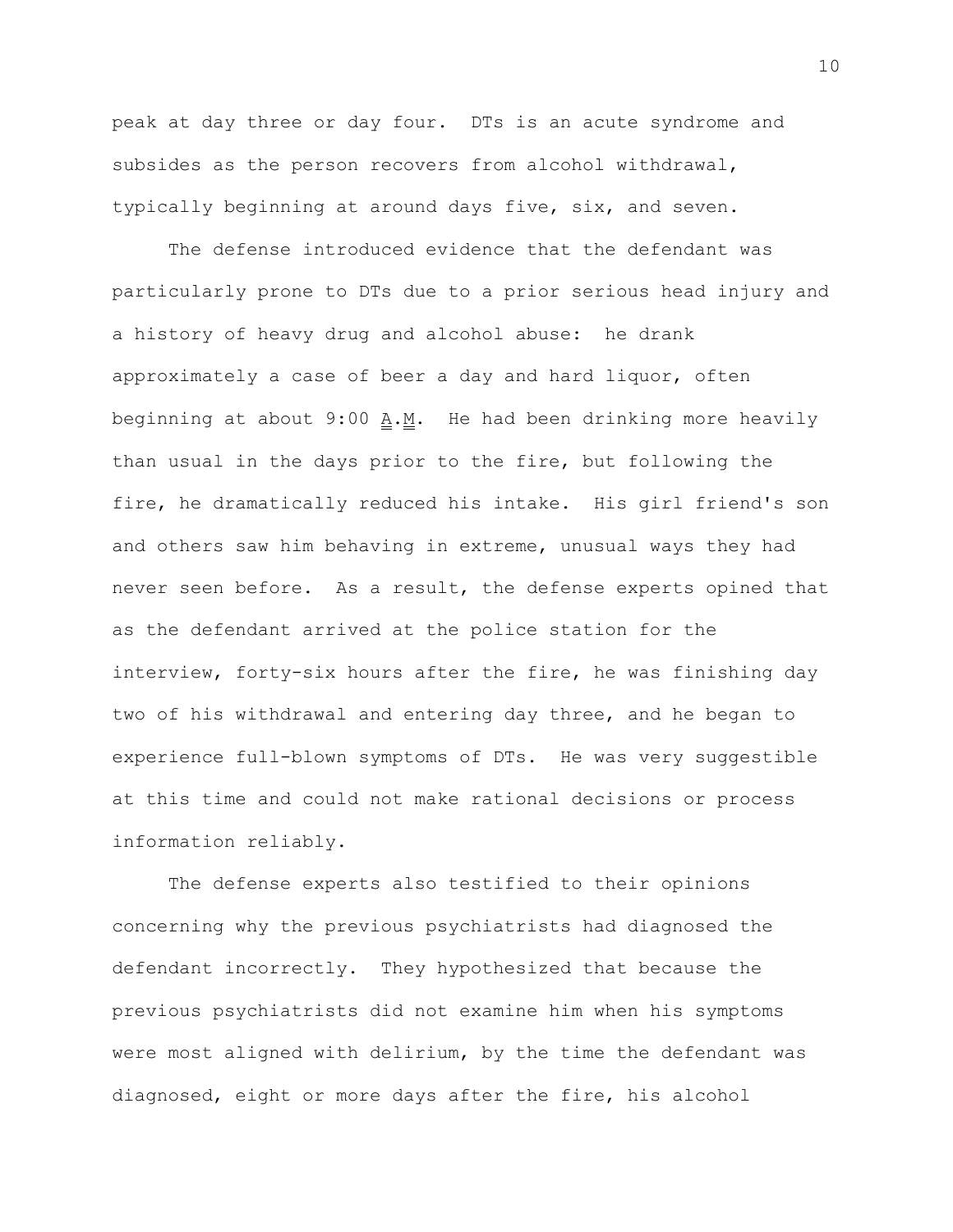withdrawal had progressed such that the residual symptoms of DTs might present as a psychotic disorder. One of the experts further hypothesized that the language barrier made it difficult to get a complete history, including the defendant's history of alcohol abuse.

b. The fire science. The defendant additionally presented two fire science experts who testified that more recent fire science research, some of which was not completed until 2005, had led to new protocols for evaluating the source of a fire. Applying these protocols to the fire in question, the experts both determined that, rather than being arson started with Molotov cocktails at multiple locations, the forensic evidence was equally susceptible to an interpretation that the fire was accidental, involved no flammable liquids, and had a single point of origin. The experts explained that "flashover" likely took place: flashover is a phenomenon that occurs when the fire goes from being controlled by fuel to being controlled by the oxygen available in the room depending upon the ventilation. Once flashover occurs, there is "full room involvement," where the intensity of the fire  $--$  and, as a result, the burn patterns -- may vary depending upon the areas of ventilation. Once this happens, the point of a fire's origin cannot be accurately identified because the fire causes the most damage in areas where there is more oxygen available, generally near doors and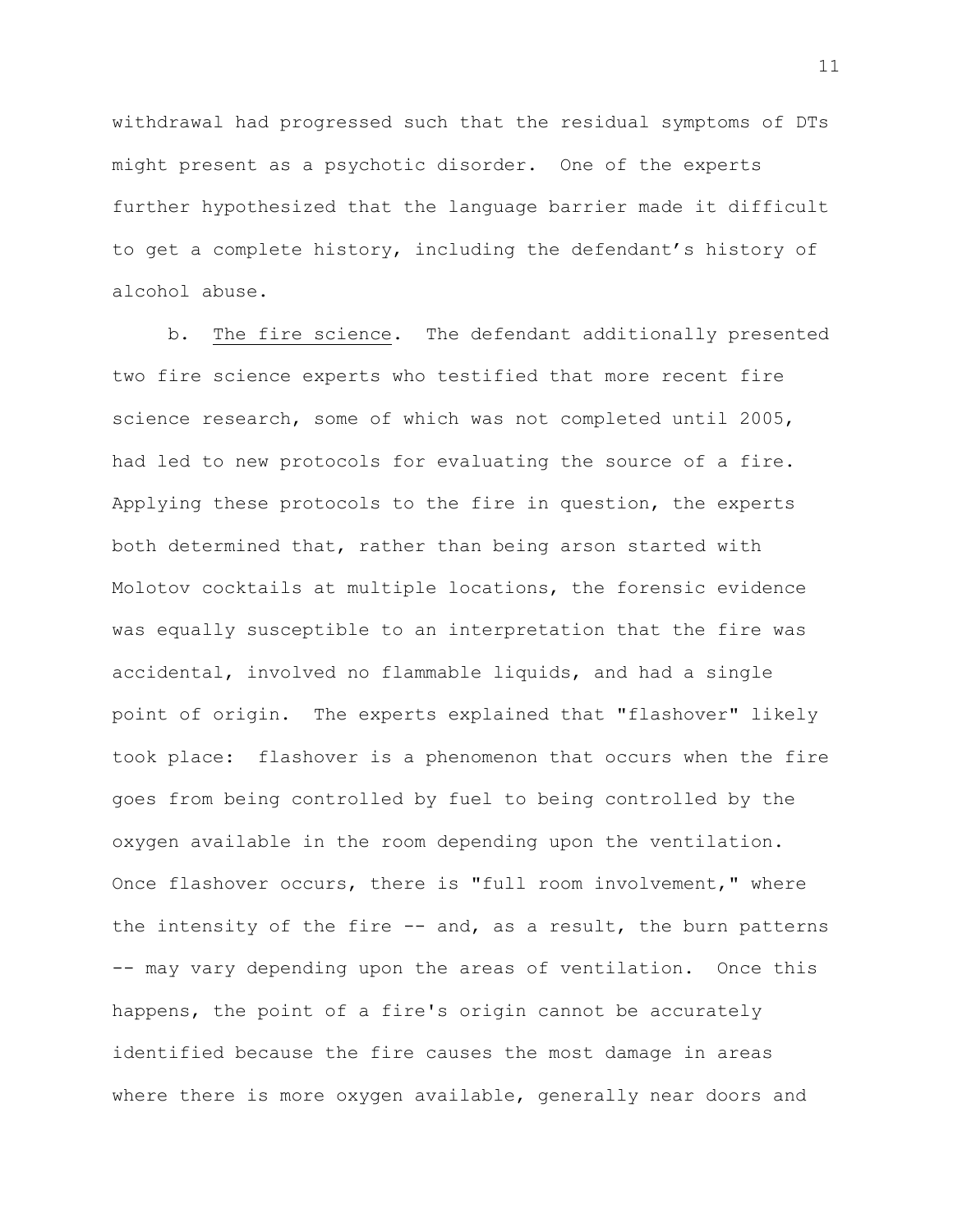windows. They further explained that because irregular curved or pool-shaped patterns are common in postflashover conditions and may result from the effects of hot gases, smoldering debris and melted plastics, the presence of flammable liquids should be confirmed by laboratory analysis and should not be based on appearance alone.

The original fire investigators believed that the fire was arson because there were two apparently separate areas of heavier damage that did not appear to have communicated with one another. However, the defendant's experts explained that the fire likely traveled from the living room into the hallway and kitchen because there was more oxygen in those areas. One of the defense experts also opined that one of the original investigators' conclusions, i.e., that a burn pattern observed near the rear kitchen door was consistent with flammable liquid flowing under the door, was a misconception about fire science because experts now know that hot gases in one room can cause burning on the other side of a closed door. Further, the blistering effect that was thought to be consistent with the use of flammable liquid is now known to be found in many types of fires, whether or not flammable liquids were present.

Ultimately, the defense experts opined that the fire was consistent with an accidental fire originating in the living

12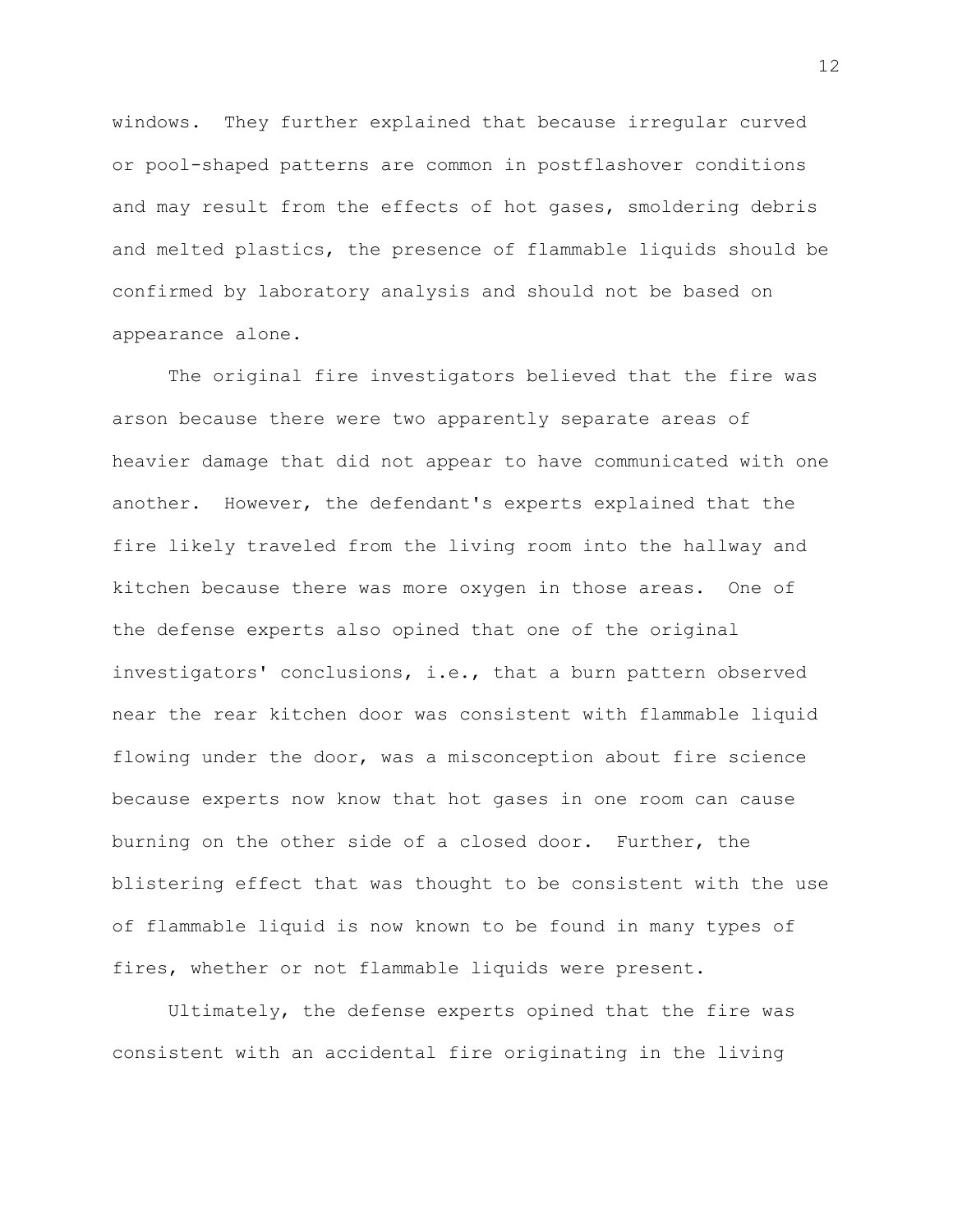room or elsewhere, and spreading from there, but that the cause was undetermined.

3. The motion judge's rulings of law. The motion judge granted the defendant's motion for a new trial based on the psychiatric experts' diagnosis of DTs. She concluded that the determination that the defendant had been suffering from DTs was newly discovered, reasoning that it could not have been uncovered by defense counsel's due diligence by the time of trial, and that it cast real doubt on the justice of the conviction, specifically the voluntariness of the defendant's confession, especially when combined with the coercive interrogation techniques used by the police. $^{9}$  See, e.g., Commonwealth v. Cowels, 470 Mass. 607, 616-617 (2015).

She also determined that the fire science evidence was newly discovered because it did not exist at the time of trial and differed significantly from the principles relied upon at that time. She concluded, however, that, by itself, the new science evidence did not cast real doubt on the justice of the

 $9$  The motion judge also found that information about the police officers' interrogation practices was newly discovered, but that it alone would not warrant a new trial.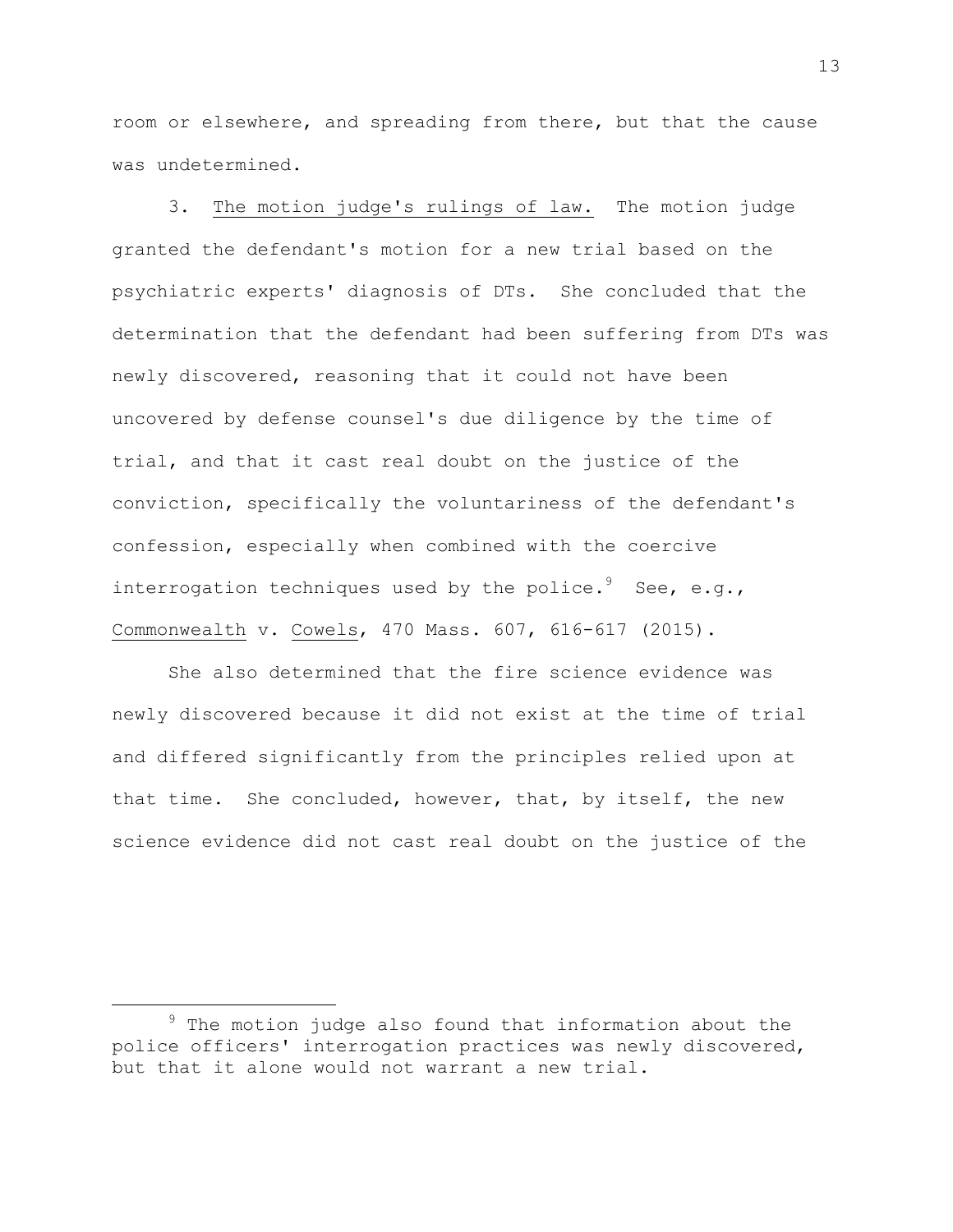defendant's conviction. See Commonwealth v. Grace, 397 Mass. 303, 306 (1986).<sup>10</sup>

The motion judge alternatively ruled that the DTs diagnosis entitled the defendant to a new trial under a substantial risk of a miscarriage of justice analysis. See Mass. R. Crim. P. 30 (b), as appearing in 435 Mass. 1501 (2001). See also Commonwealth v. Randolph, 438 Mass. 290, 294 (2002). She concluded that the fact that the defendant was experiencing DTs during the interrogation, combined with testimony about the interrogation techniques that were used, could lead a reasonable fact finder to conclude that the defendant's statements were involuntary. In her view, this would have been a real factor in the jury's deliberations, especially in combination with the newly discovered fire science evidence, and provided a separate ground for a new trial.

 $10$  The judge explained that if a jury found that the defendant's statement that he threw a Molotov cocktail through the window was voluntary, then the Commonwealth's theory regarding arson would have been corroborated, so the new fire science alone would not suffice. Although the defendant's statement may have corroborated the arson theory, we note that, on the other hand, the new fire science evidence may have caused the jury to question whether the fire was intentionally set and, therefore, whether the statement itself was corroborated. See Commonwealth v. DiGiambattista, 442 Mass. 423, 430 (2004) (we require "corroboration that the underlying crime was in fact committed"). At any rate, the judge also recognized in a footnote that if the diagnosis of DTs or the questionable interrogation tactics undermined the voluntariness of the statements, the new fire science would cast further doubt on the justice of the conviction.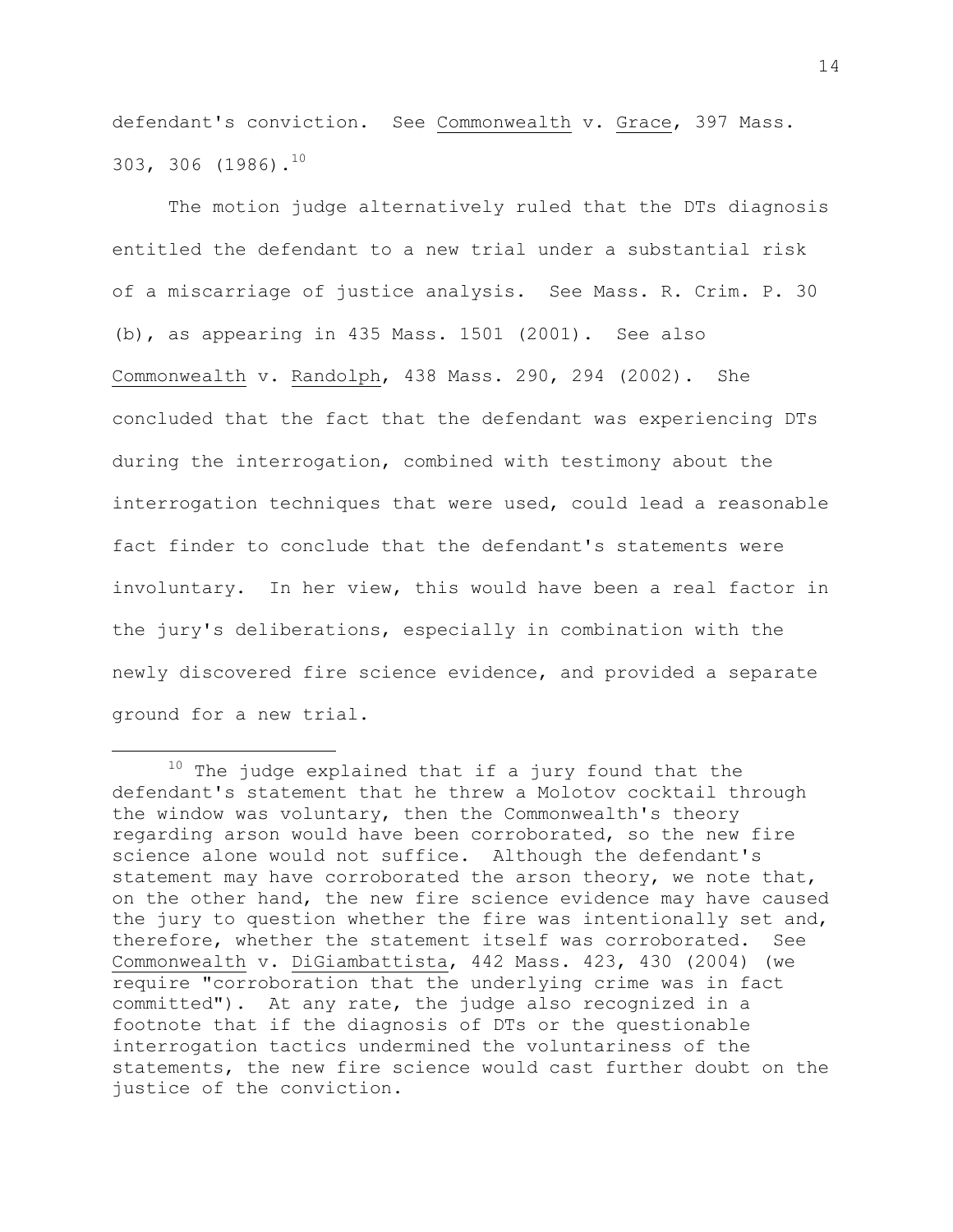Although we do not agree that the DTs diagnosis was newly discovered, $11$  we nevertheless affirm based upon the totality of the judge's findings and the "confluence of factors" analysis developed subsequent to her decision in this case. Commonwealth v. Brescia, 471 Mass. 381, 396 (2015). See Commonwealth v. Ellis, 475 Mass. 459, 481 (2016); Commonwealth v. Epps, 474 Mass. 743, 767 (2016).

Discussion. 1. Standard of Review. A judge "may grant a new trial at any time if it appears that justice may not have been done." Mass. R. Crim. P. 30 (b). "Our decisions have crafted a latticework of more specific standards designed to guide judges' determinations . . . as to whether a new trial should be ordered." Brescia, 471 Mass. at 388. Examples include, "a serious doubt whether the result of the trial might have been different had the error not been made," (citation omitted), Randolph, 438 Mass. at 297 (unpreserved claim of nonconstitutional error); evidence "would probably have been a real factor in the jury's deliberations," Grace, 397 Mass. at

 $11$  Because the defendant failed to demonstrate that the DTs diagnosis was not an available diagnosis at the time of trial, it cannot be considered newly discovered. See Commonwealth v. Shuman, 445 Mass. 268, 272 (2005) ("evidence does not meet the test for 'newly discovered' evidence [if] it was available prior to trial"). To the contrary, defense experts at the motion for new trial hearing testified that DTs was widely recognized at the time, and that the defendant was experiencing a "textbook" demonstration of DTs symptoms at the time of his confession.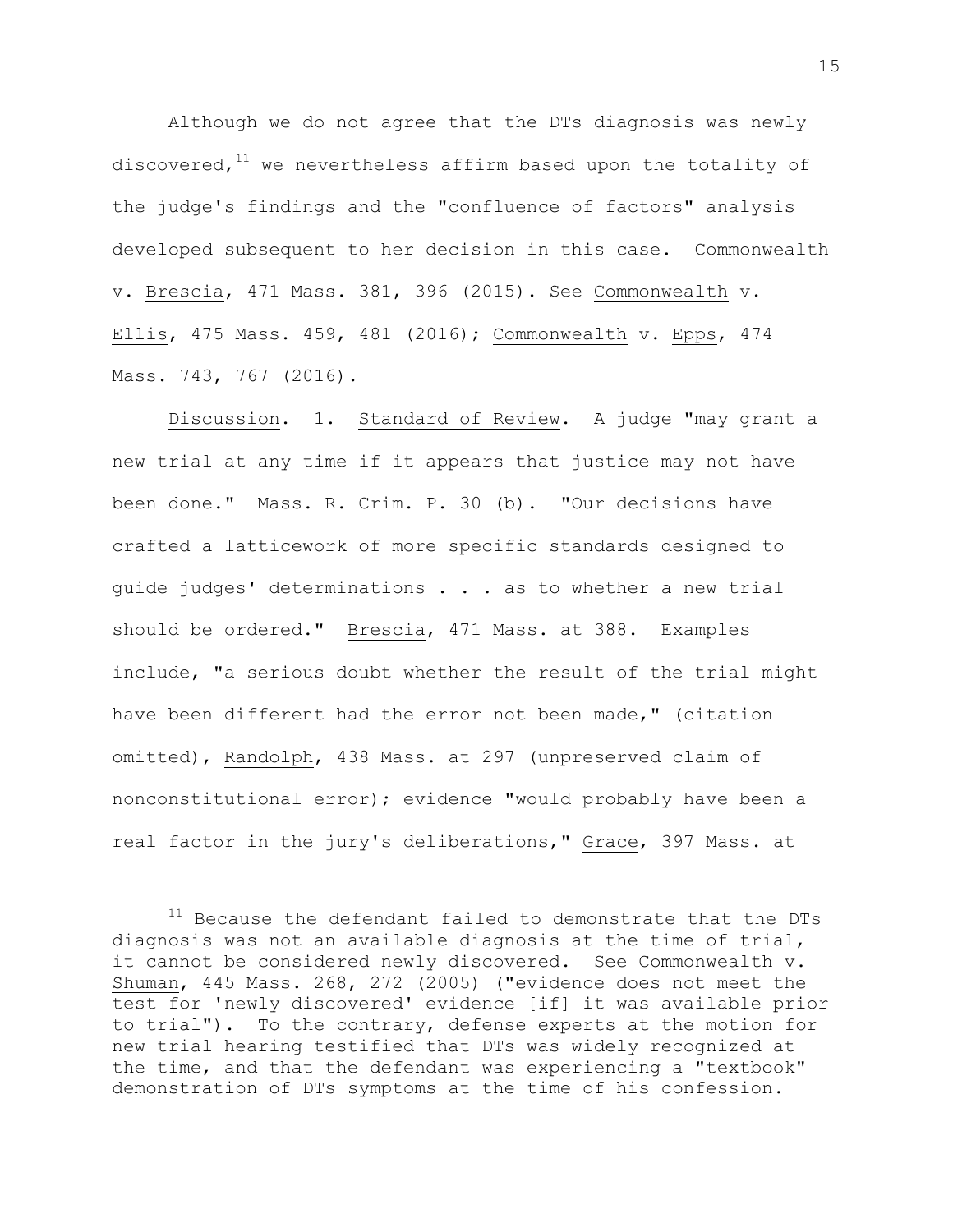305 (newly discovered evidence); the behavior of counsel "[fell] measurably below that . . . from an ordinary, fallible lawyer [and such failing] likely deprived the defendant of an otherwise available, substantial ground of defen[s]e,'" Commonwealth v. Saferian, 366 Mass. 89, 96 (1974) (ineffective assistance of counsel). See generally Brescia, supra at 388-391.

As mentioned in Brescia, 471 Mass. at 388, the principle of finality of convictions remains a valuable and important concept in our jurisprudence, see Commonwealth v. LeFave, 430 Mass. 169, 175 (1999), as does the principle that a defendant "is entitled to a fair trial but not a perfect one" (citations omitted). Brescia, supra at 391. Nevertheless, in rare cases, in order to fulfill the obligation incorporated in Mass. R. Crim. P. 30 (b) to determine whether "justice may not have been done," a trial judge may need to look beyond the specific, individual reasons for granting a new trial to consider how a number of factors act in concert to cause a substantial risk of a miscarriage of justice and therefore warrant the granting of a new trial. See Brescia, 471 Mass. at 389-390, 391 n.11. See also Epps, 474 Mass. at 767-768. Where the trial judge grants the motion, the appellate court must determine whether the judge abused his or her discretion. See Brescia, supra at 397. See also Ellis, 475 Mass. at 476.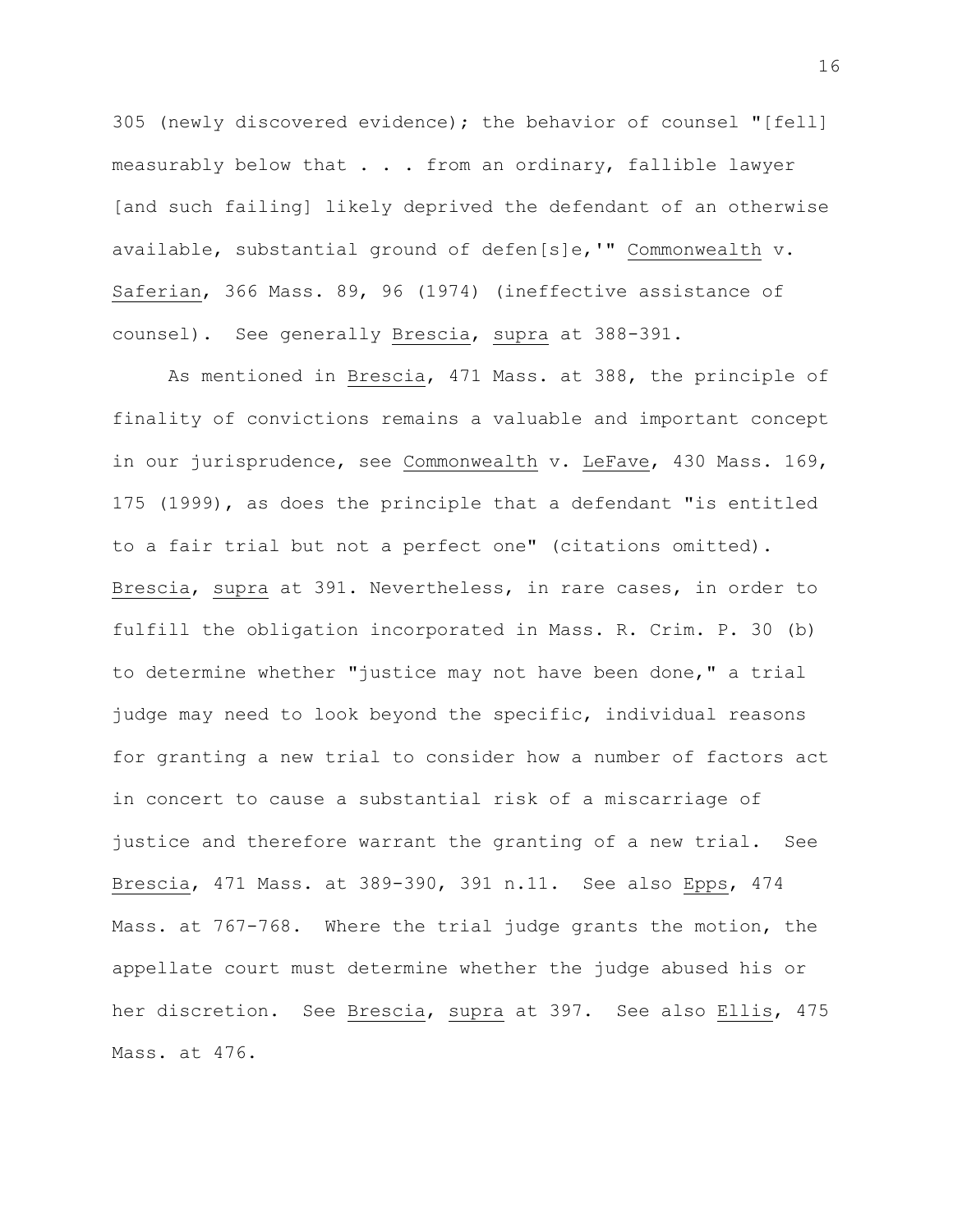In the Brescia case, the motion judge concluded that justice may not have been done where the defendant's undetected stroke affected his ability to testify in a coherent manner, and could well have damaged his credibility with the jury. 471 Mass. at 387. We affirmed the order granting a new trial even though none of the usual reasons for doing so (e.g., constitutional error, newly discovered evidence, or ineffective assistance of counsel) were present. Id. at 387, 396-397. Similarly in the Ellis case, we concluded that the motion judge did not abuse her discretion in granting a new trial where a combination of newly discovered evidence together with other evidence presented at trial warranted it. 475 Mass. at 481. There, the motion judge had focused on a conflict of interest that was newly discovered; the victim in that case, a police officer, had participated in a corruption scheme with the detectives who investigated his murder. Id. at 465-466. The defendant also presented evidence showing that the investigators failed to pursue other leads. Id. at 469-472. We affirmed the motion judge's conclusion that these two factors could have acted in concert to influence the jury's deliberations, reasoning that the defendant could have argued that the corrupt detectives' priority was concealing their own wrongdoing, rather than identifying the killer. Id. at 478, 481.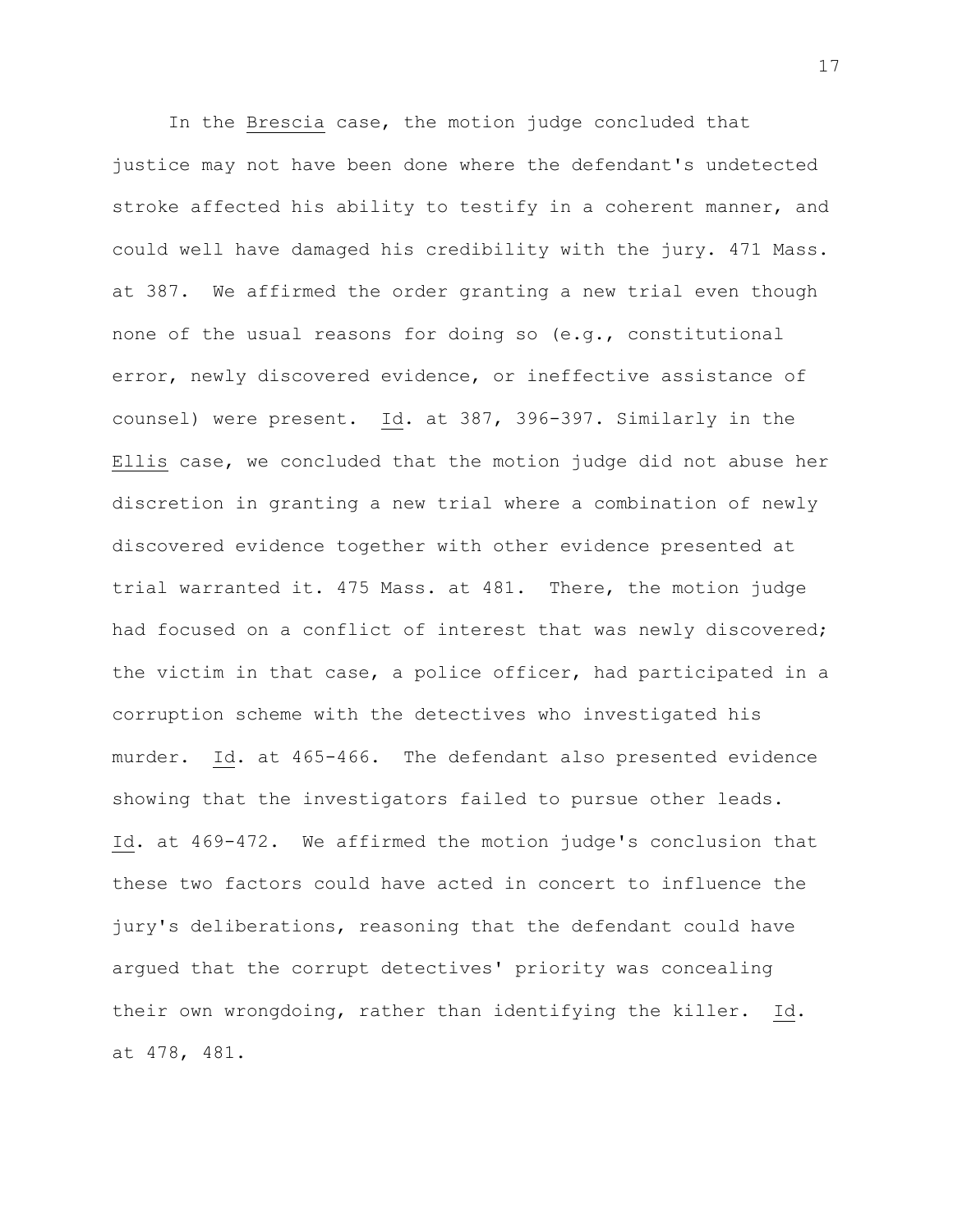This case, too, presents a situation in which a confluence of factors combined to create a substantial risk of a miscarriage of justice.

2. Confluence of factors. The motion judge's analysis, which focuses on whether "justice may not have been done," Mass. R. Crim. P. 30 (b), aligns with our decisions in the Brescia, Epps, and Ellis cases. She considered the unique confluence of events in light of the totality of the circumstances, that is, the irregularities in the defendant's interrogation leading to his confession (including the defendant's neurologic condition) combined with the new fire science in determining that the defendant is entitled to a new trial.

a. The interrogation. The voluntariness of the defendant's statements was thoroughly argued at trial and considered by the jury. However, there are substantial differences between psychosis and DTs that may have made a real difference in the jury's verdict. Although psychosis is a mental disorder that does not necessarily cause cognitive impairment, DTs is a neurologic disorder with an underlying physical cause that disrupts the ability to process information and leaves one disoriented, confused, and highly suggestible. Because voluntariness was at issue, the jury were required to determine whether the defendant's statements were voluntary beyond a reasonable doubt before they were permitted to use them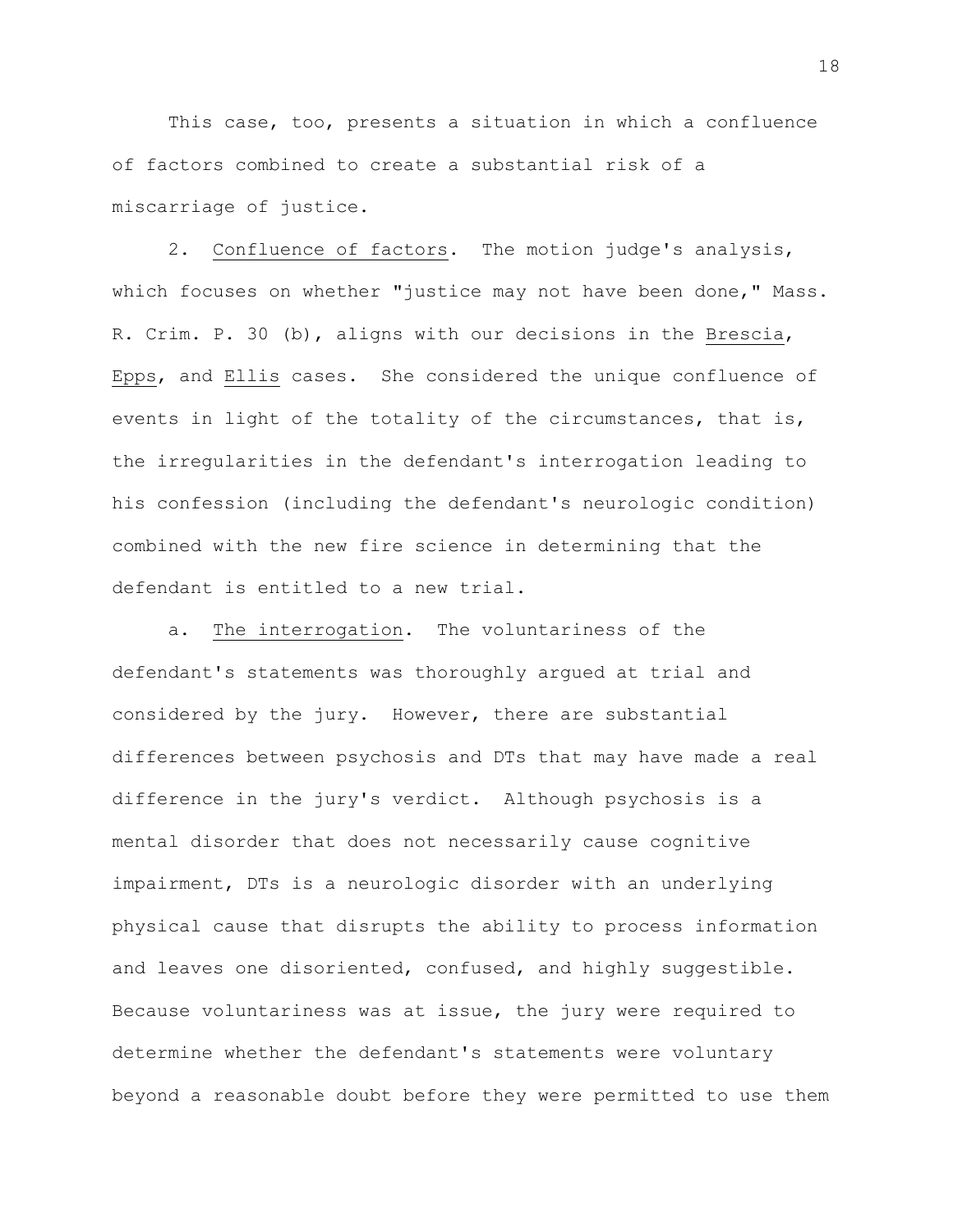in reaching their verdicts.<sup>12</sup> See Commonwealth v. Tavares, 385 Mass. 140, 152, cert. denied, 457 U.S. 1137 (1982). The DTs diagnosis, with its underlying physical rather than psychological origin, could have been highly relevant to the jury's consideration of the voluntariness and reliability of the defendant's confession -- the most compelling part of the Commonwealth's case. $^{13}$  See id. ("a defendant's statement is usually the key item in the proof of guilt, and certainly one of overpowering weight with the jury" [quotations and citation omitted]). If the jury had concluded that the statements were

i<br>L

 $12$  Indeed, it seems evident that the jury were concerned about the defendant's mental status insofar as they requested transcripts of the psychiatrists' testimony, which were not provided.

<sup>&</sup>lt;sup>13</sup> This evidence does not fall neatly into one of the categories usually relied upon to argue for a new trial. Although the DTs diagnosis was "discoverable," and therefore not "newly discovered" evidence, we cannot say that defense counsel was ineffective for failing to discover it. He relied upon the expertise of others -- three psychiatrists who examined the defendant while he was in custody opined that the defendant was psychotic at the times they examined him, one opined only that he was not suffering from a mental illness at the time of questioning, and an expert witness retained by the defense opined that the defendant was psychotic during the interrogation -- in a field in which the attorney was not himself trained. It would be a high hurdle indeed to expect counsel to continue to search for an alternative diagnosis where he reasonably could not be expected to know that one existed. See Commonwealth v. Buck, 64 Mass. App. Ct. 760, 764 (2005). This is especially so where several different psychiatrists concluded that the defendant had suffered from psychosis either during the interrogation or after booking, even if the judge was later persuaded that this diagnosis was incorrect.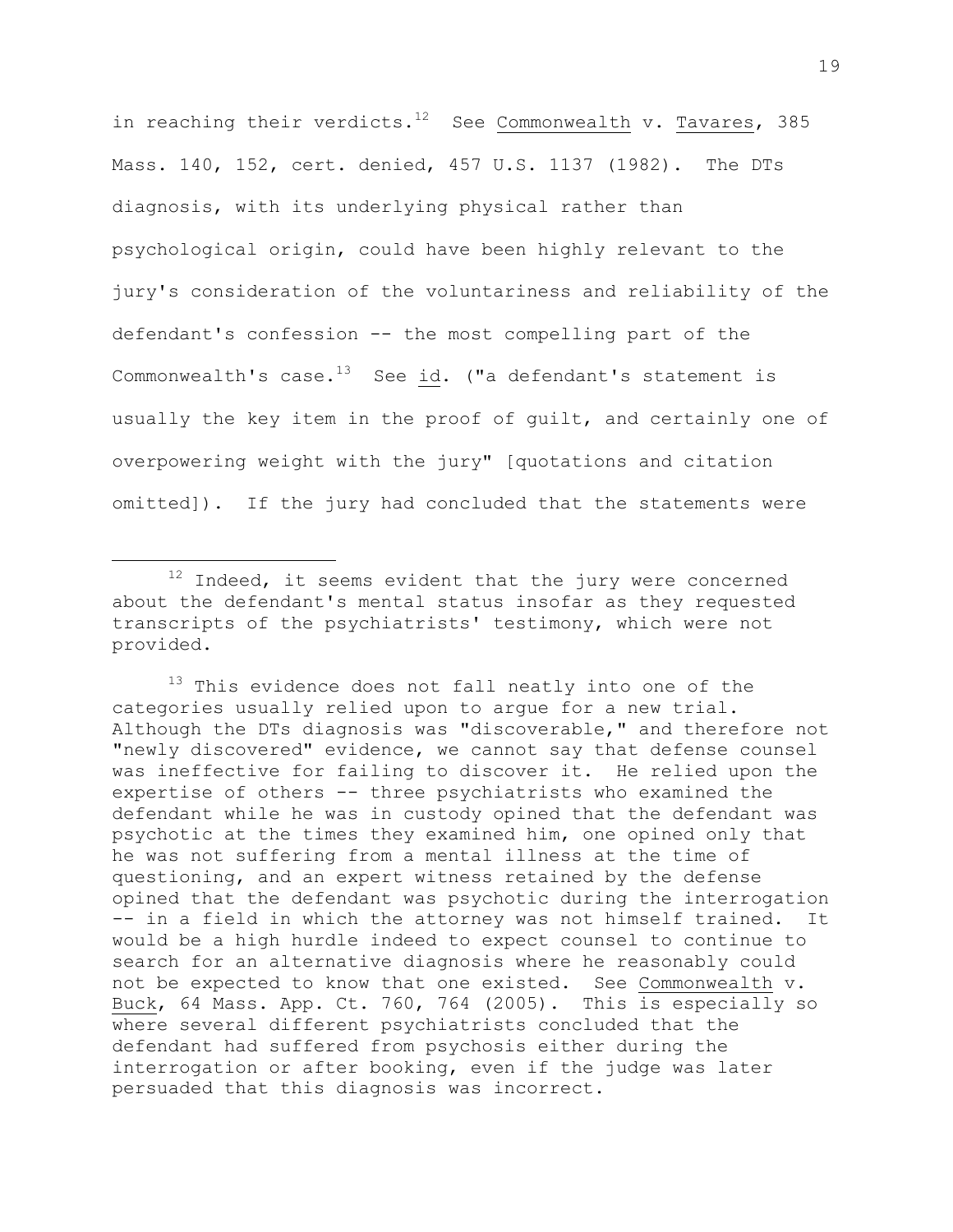not made voluntarily, then the Commonwealth's case would have been significantly weakened.

The defendant's condition was only one part of the problem with the interrogation. The motion judge made significant findings regarding the circumstances surrounding the defendant's confession. She credited the interpreter's sworn affidavit in which he stated that the police officers added their own accusations about the origin of the fire, e.g., that the defendant threw a "Molotov cocktail" into the building, into the statements they prepared for the defendant to sign. This significant flaw was compounded by the fact the third, and most incriminating, statement was not interpreted into Spanish before the defendant signed it.

In addition, three of the tactics used during his interrogation have the potential to elicit false confessions. See Commonwealth v. Tremblay, 460 Mass. 199, 208 (2011). Although not newly discovered evidence, we consider these flaws in evaluating whether justice requires a new trial under the totality of the circumstances. See Ellis, 475 Mass. at 480-481. First, although the defendant said that he had stopped at the location because he observed the fire and wanted to help people escape the building, the officers falsely told the defendant that a witness had placed him at the scene before the fire began. See note 4 supra. Second, the officers motivated the

20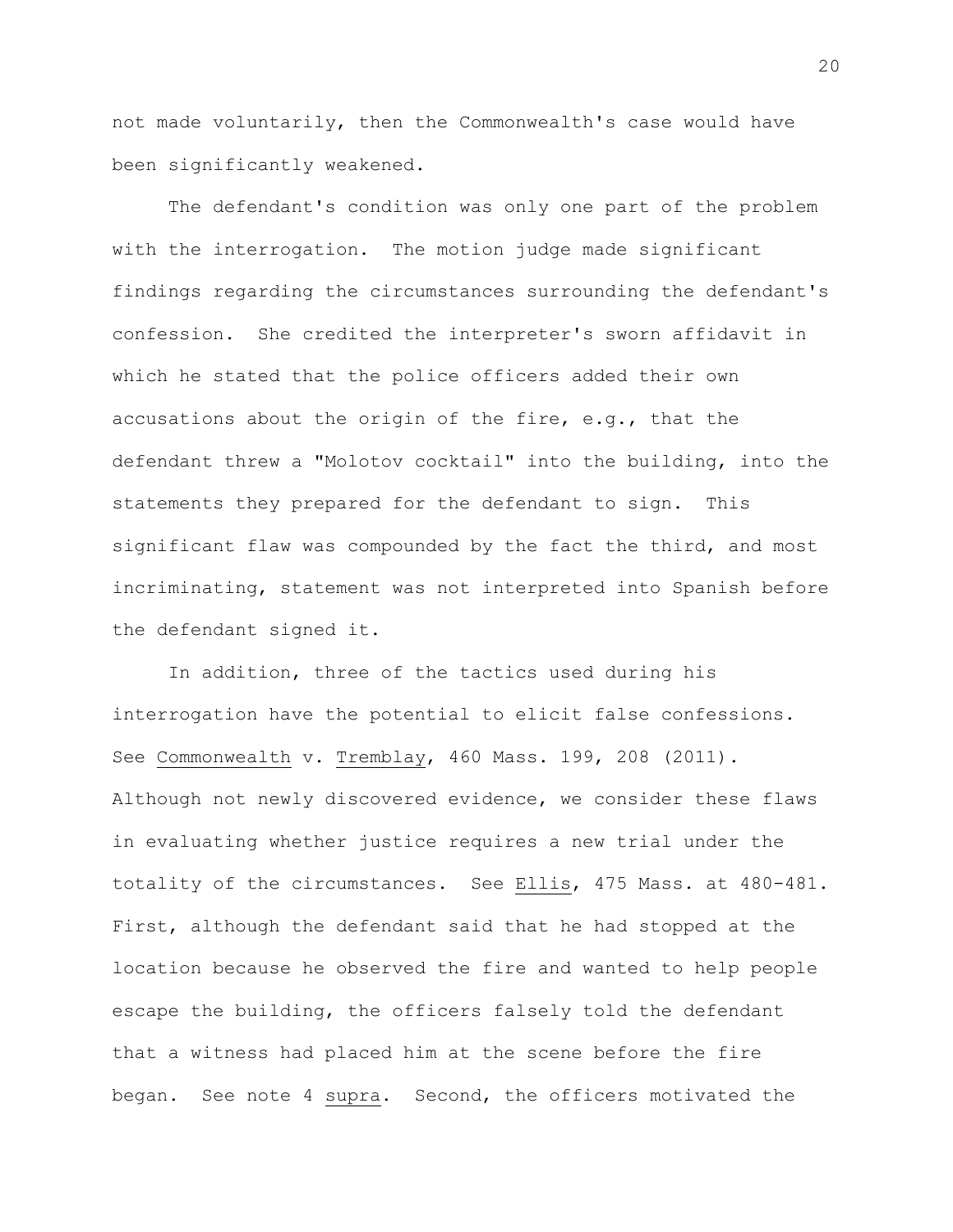defendant to confess; they said that if his friends had caused the fire, they might blame him, and he would be left "holding the bag." Third, the officers engaged in "formatting," meaning that they told the defendant some corroborating details, which the defendant then adopted as part of his confession: that he acted as a lookout for his friends; that there were three points of origin for the fire; and that the fire was started with Molotov cocktails. These details were later included in the written statements. Such tactics are of particular concern where, as here, a suspect is already suggestible and was never given a translation of the last, most critical statement. We note that the defendant claimed that he had never heard of a Molotov cocktail before the interrogation. Until the last statement, he denied causing the fire and repeatedly stated that he had sought to save children from the burning building. The fact that the defendant was suffering from DTs increased the possibility of a false confession.

b. The fire science. At trial the defense did not introduce any testimony to challenge the Commonwealth's arson experts. Although the new fire science evidence presented by the defendant at the hearing on the motion for a new trial certainly does not prove that the fire was accidental, it does provide an alternative theory as to cause (accidental, unknown origin) and explains that the burn patterns alone could not

21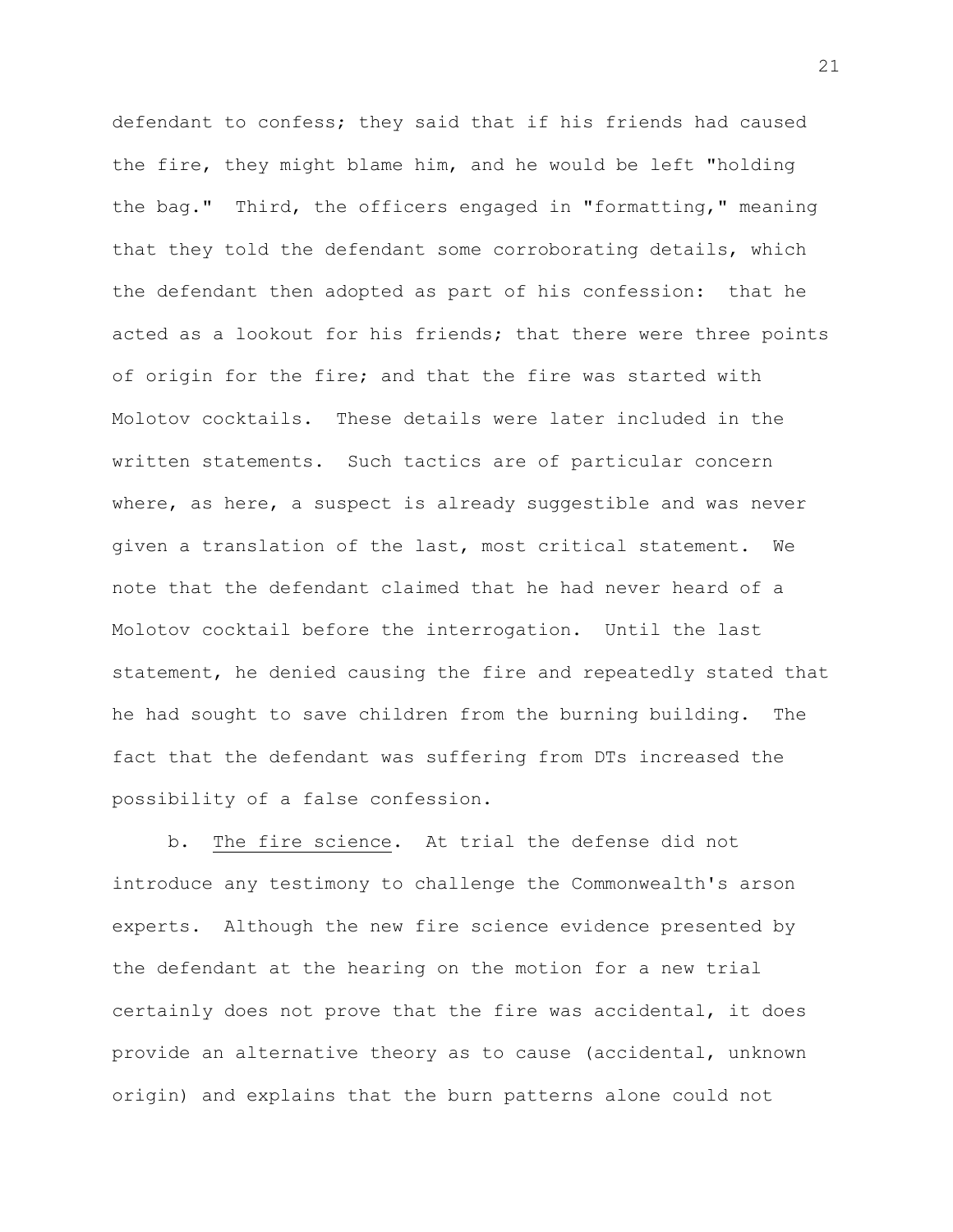prove that flammable liquids were involved. Thus, additional sources of evidence were necessary for the Commonwealth to meet its burden of proving arson. Had this new fire science evidence been available at the time of trial it might have changed the defense strategy. This new evidence could have provided a basis for the jury to question further the defendant's confession, as well as the Commonwealth's evidence regarding how the fire developed.

Conclusion. The loss of eight lives in the fire in 1982 was unquestionably tragic, and without a doubt must have weighed and must continue to weigh heavily on the victims' families as well as the community. Nevertheless, under our Constitution and system of laws, every criminal defendant is entitled to a fair trial where, to the extent possible, justice is done.

The DTs diagnosis, the information from the interpreter, and the data on coercive interrogation tactics all call into question whether the defendant's statements were made voluntarily. The new fire science provides an alternate theory regarding the start and spread of the fire. These factors taken together could have influenced the jury's verdict. Although the evidence presented in support of the defendant's motion for a new trial does not necessarily mean that he is innocent, the judge concluded, after what was clearly a painstaking review of the trial record, that justice was not done. See Ellis, 475